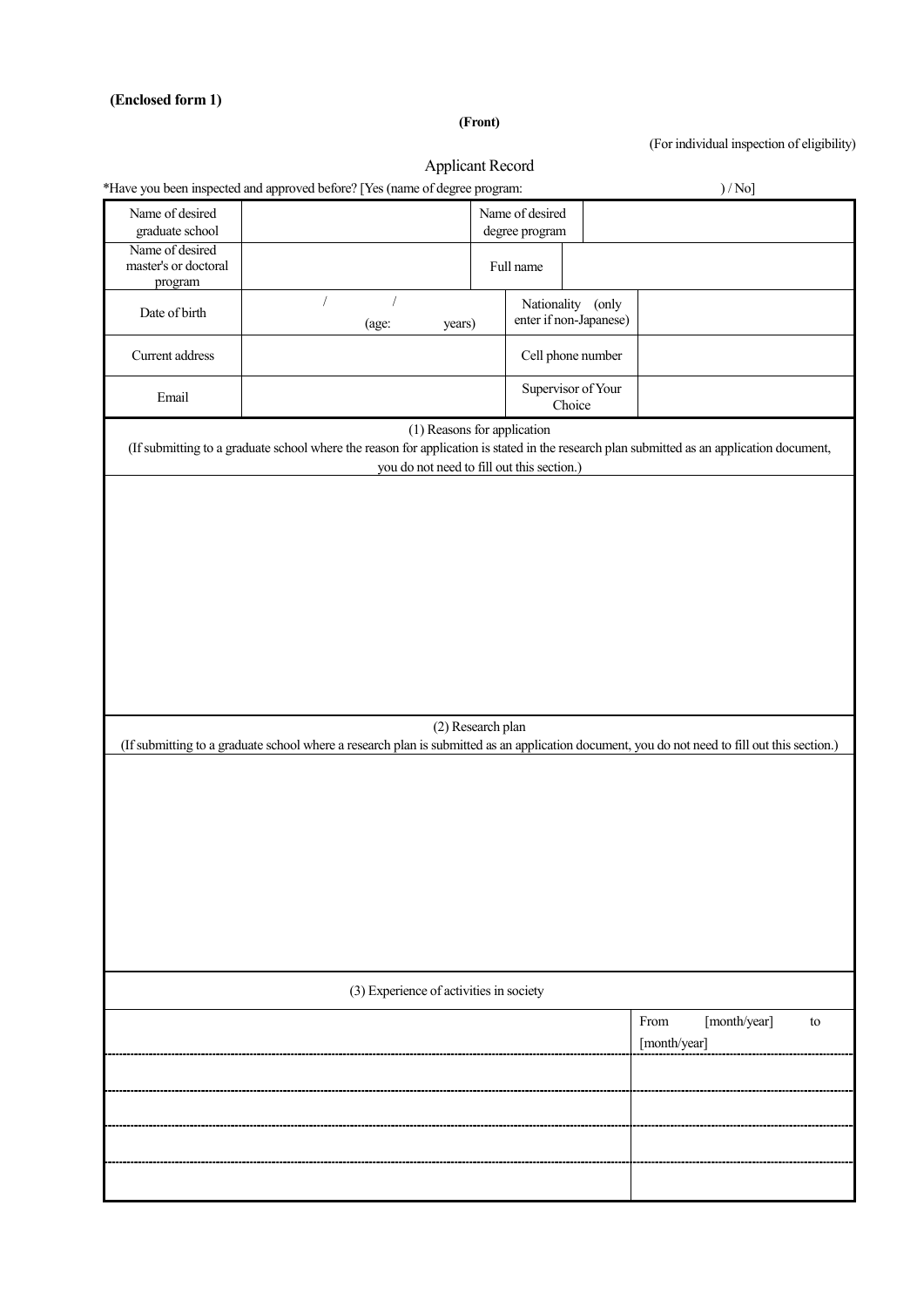| (Reverse)                                                     |                                                                |                                     |                    |                                            |  |  |  |  |
|---------------------------------------------------------------|----------------------------------------------------------------|-------------------------------------|--------------------|--------------------------------------------|--|--|--|--|
| (4) Qualifications obtained                                   | Month/year obtained                                            |                                     |                    |                                            |  |  |  |  |
|                                                               |                                                                |                                     |                    |                                            |  |  |  |  |
|                                                               |                                                                |                                     |                    |                                            |  |  |  |  |
|                                                               |                                                                |                                     |                    |                                            |  |  |  |  |
|                                                               |                                                                |                                     |                    |                                            |  |  |  |  |
|                                                               |                                                                |                                     |                    |                                            |  |  |  |  |
| (5) Record of presentations, etc. at academic societies, etc. |                                                                | Name of academic society, etc.      | Month/year started |                                            |  |  |  |  |
|                                                               |                                                                |                                     |                    |                                            |  |  |  |  |
|                                                               |                                                                |                                     |                    |                                            |  |  |  |  |
|                                                               |                                                                |                                     |                    |                                            |  |  |  |  |
|                                                               |                                                                |                                     |                    |                                            |  |  |  |  |
|                                                               |                                                                |                                     |                    |                                            |  |  |  |  |
| (6) Published theses and books, etc.                          | Name of published specialist<br>journal/academic society, etc. |                                     | Co-authored? Y/N   | Month/year of publication/<br>presentation |  |  |  |  |
|                                                               |                                                                |                                     |                    |                                            |  |  |  |  |
|                                                               |                                                                |                                     |                    |                                            |  |  |  |  |
|                                                               |                                                                |                                     |                    |                                            |  |  |  |  |
|                                                               |                                                                |                                     |                    |                                            |  |  |  |  |
|                                                               |                                                                |                                     |                    |                                            |  |  |  |  |
|                                                               | (7) History of awards                                          |                                     |                    | Month/year received                        |  |  |  |  |
|                                                               |                                                                |                                     |                    |                                            |  |  |  |  |
|                                                               |                                                                |                                     |                    |                                            |  |  |  |  |
|                                                               |                                                                |                                     |                    |                                            |  |  |  |  |
|                                                               |                                                                |                                     |                    |                                            |  |  |  |  |
|                                                               |                                                                |                                     |                    |                                            |  |  |  |  |
|                                                               |                                                                | (8) Other items for special mention |                    |                                            |  |  |  |  |
|                                                               |                                                                |                                     |                    |                                            |  |  |  |  |
|                                                               |                                                                |                                     |                    |                                            |  |  |  |  |
|                                                               |                                                                |                                     |                    |                                            |  |  |  |  |
|                                                               |                                                                |                                     |                    |                                            |  |  |  |  |
|                                                               |                                                                |                                     |                    |                                            |  |  |  |  |

(Note) 1 Please state any items corresponding to parts (3) to (8). For parts (4), (7) and (8), please submit documents/materials supporting the facts.

2 If you do not have sufficient space, please use the enclosure (A4 in size; a copy of this form is acceptable).